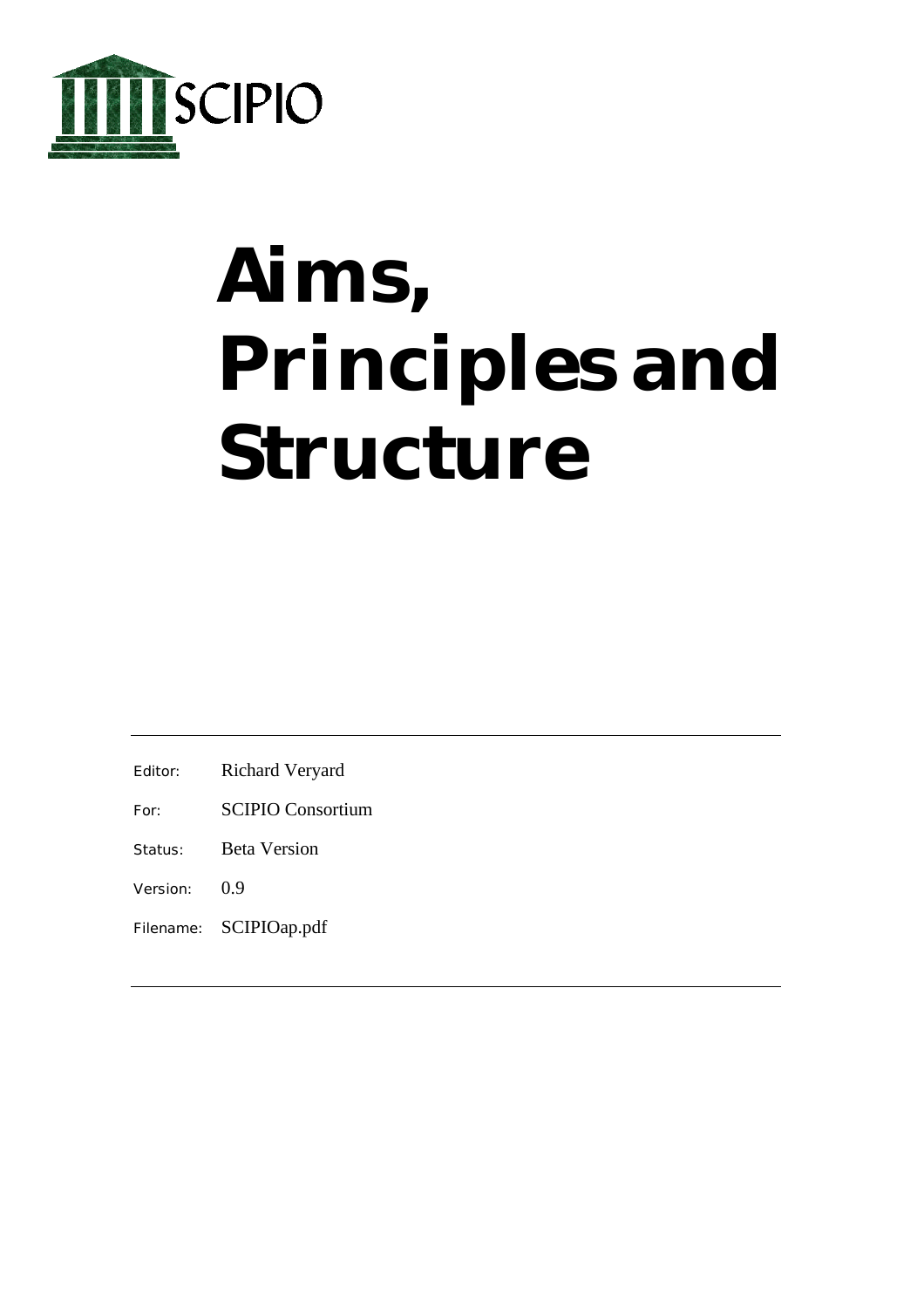### **Contents**

| <b>INTRODUCTION</b>                                                                          | $\mathbf{1}$   |
|----------------------------------------------------------------------------------------------|----------------|
| Purpose of this document                                                                     | $\mathbf{1}$   |
| Structure of this document                                                                   | $\mathbf{1}$   |
| Acknowledgements                                                                             | $\mathbf{1}$   |
| <b>SUMMARY OF SCIPIO PRINCIPLES</b>                                                          | $\mathbf{2}$   |
| SCIPIO designs business processes to support business relationships and interactions.        | $\overline{2}$ |
| SCIPIO uses consistent concepts and principles for business design and technological design. | $\overline{2}$ |
| SCIPIO designs applications as linked systems of independent software components.            | 3              |
| SCIPIO creates software components by wrapping legacy code, wherever possible.               | 3              |
| SCIPIO evolves and implements solutions organically, in small but coherent steps.            | 3              |
| PURPOSE: SCIPIO AIMS TO IMPROVE THE RELATIONSHIP BETWEEN                                     |                |
| <b>BUSINESS AND IT.</b>                                                                      | 4              |
| SCIPIO aims to ensure value-for-money for business (from IT).                                | $\overline{4}$ |
| SCIPIO aims to get business process improvement (with the aid of IT).                        | $\mathfrak s$  |
| SCIPIO aims to help IT stimulate business advantage.                                         | $\sqrt{5}$     |
| SCIPIO aims to protect the business investment in IT assets.                                 | 5              |
| SCIPIO aims to enhance business capability and flexibility.                                  | 6              |
| SCIPIO aims to reduce the business risk of $IT$ — and the $IT$ risk of business.             | 6              |
| <b>INSIGHTS</b>                                                                              | 7              |
| We need to move beyond traditional development approaches.                                   | 7              |
| We need to balance a general approach with specialist skills.                                | 8              |
| We need to balance object-orientation with process-orientation.                              | 9              |
| Open Distributed Component-Based Systems do not conform to traditional assumptions.          | 10             |
| <b>ARCHITECTURE</b>                                                                          | 11             |
| SCIPIO separates different viewpoints of a system or solution.                               | 11             |
| SCIPIO separates different aspects of the work.                                              | 12             |
| Separation of project activities                                                             | 12             |
| Separation of workflow from processing, to enhance flexibility and control                   | 12             |
| <b>TASK STRUCTURE</b>                                                                        | 14             |
| Analysis and design of a business process improvement                                        | 14             |
| SCIPIO offers a range of project scenarios.                                                  | 15             |
| Modes of project activity                                                                    | 15             |
| You can use all of SCIPIO some of the time, and some of SCIPIO all of the time.              | 16             |
| <b>FOUNDATION</b>                                                                            | 17             |
| SCIPIO is based on industry best practice.                                                   | 17             |
| SCIPIO adheres to DSDM project management principles.                                        | 17             |
| New techniques can be combined with previous techniques.                                     | 18             |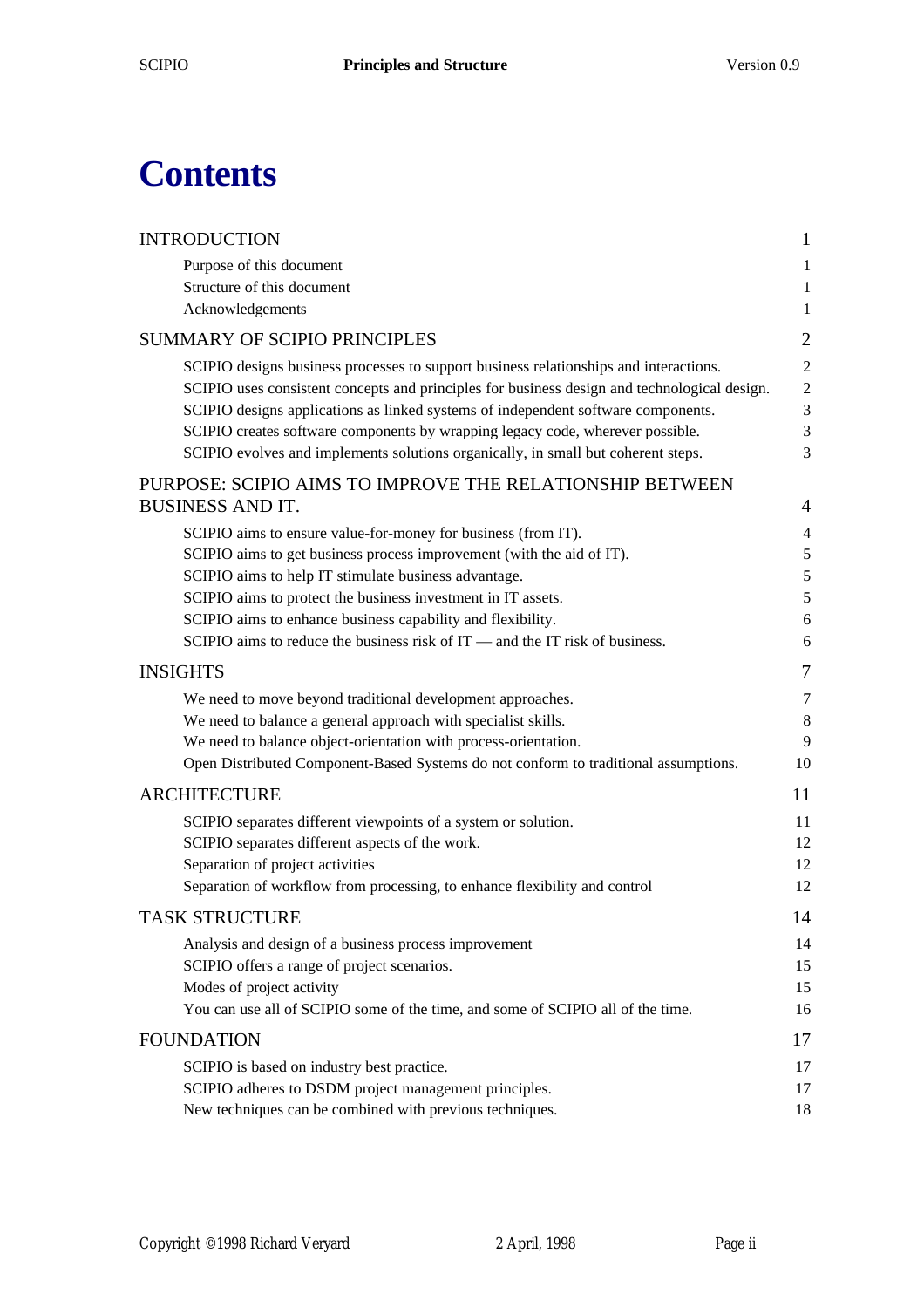### **Introduction**

#### **Purpose of this document**

This document describes the aims, principles and structure of SCIPIO. It is intended for three groups of reader:

- ÿ Business and IT management, wishing to understand the opportunities of SCIPIO.
- $\triangleright$  Method practitioners and experts, wishing to evaluate SCIPIO.
- $\triangleright$  Tool managers, wishing to understand the implications of SCIPIO for tool support.

#### **Structure of this document**

Most descriptions of a methodology are one-sided. They focus on a task structure, or a set of notations, or a set of design principles, or the use of a particular tool.

To counteract this tendency, and to give you an all-round description of the SCIPIO methodology, there are five things we want you to know about.

It turns out that these five things correspond to the five 'elements' of ancient Chinese wisdom: fire, earth, metal, water and wood. So we shall use this metaphor as a memory-jogger.

| <b>Purpose and motivation</b>                  | What benefits does SCIPIO offer, to whom,<br>under what circumstances? |       |
|------------------------------------------------|------------------------------------------------------------------------|-------|
| <b>Insights and new</b><br>thinking            | What breakthroughs (or "paradigm shifts") does<br>SCIPIO offer?        | Water |
| <b>Conceptual architecture</b>                 | How do the ideas of SCIPIO fit together?                               | Metal |
| <b>Task structure</b>                          | How are the ideas of SCIPIO translated into<br>action?                 | Wood  |
| <b>Theoretical and</b><br>practical foundation | How does SCIPIO build on established<br>knowledge and experience?      | Earth |

This document provides a brief description of each element of SCIPIO.

#### **Acknowledgements**

Valuable contributions to this document have been made by other members of the SCIPIO Consortium.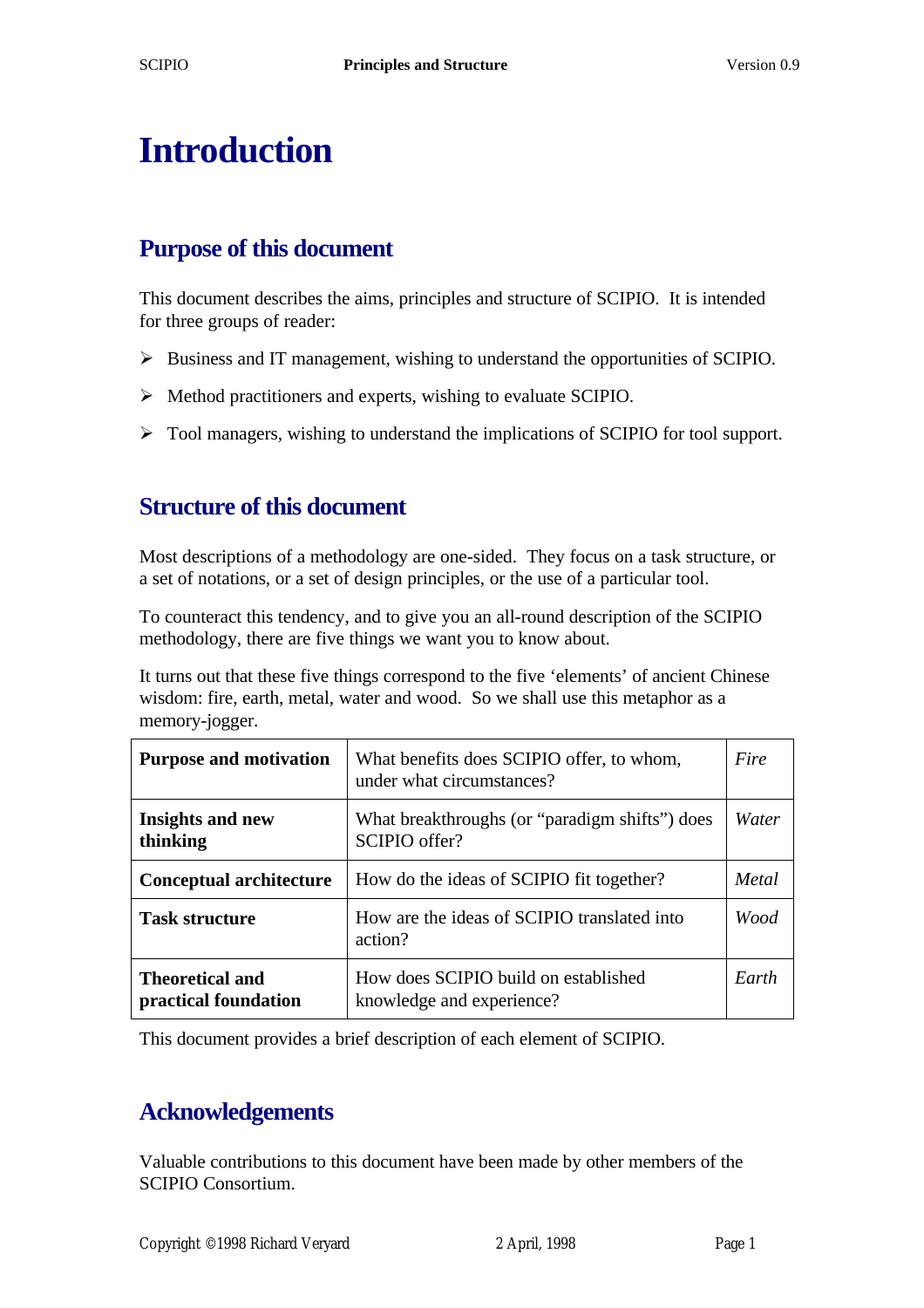### **Summary of SCIPIO Principles**

- $\triangleright$  SCIPIO designs business processes to support business relationships and interactions (e.g. with customers) rather than to support existing task structures and hierarchies.
- $\triangleright$  SCIPIO uses consistent concepts and principles for business design and technological design.
- $\triangleright$  SCIPIO creates software components by wrapping legacy code, wherever possible.
- $\triangleright$  SCIPIO designs applications as a series of software components, linked together by flexible middleware, assembly tools or workflow engines.
- $\triangleright$  SCIPIO evolves and implements solutions organically, in small but coherent steps.

#### **SCIPIO designs business processes to support business relationships and interactions.**

| <b>WHY</b>                                                                           | <b>HOW</b>                                                                                         |
|--------------------------------------------------------------------------------------|----------------------------------------------------------------------------------------------------|
| This makes the business processes<br>more flexible, and more capable of<br>learning. | $\triangleright$ We concentrate on modelling<br>conversations, through the concept of<br>exchange. |
| We don't just want to support<br>existing task structures and<br>hierarchies.        |                                                                                                    |

#### **SCIPIO uses consistent concepts and principles for business design and technological design.**

| <b>WHY</b> |                                                                                                            | <b>HOW</b>                                                                                            |
|------------|------------------------------------------------------------------------------------------------------------|-------------------------------------------------------------------------------------------------------|
|            | We want to have simple and coherent<br>models to discuss with all<br>stakeholders.                         | $\triangleright$ One set of modelling concepts and<br>notations.<br>Based on UML, with important<br>➤ |
|            | We want to be able to trace<br>rigorously between business<br>requirements and technological<br>solutions. | additions.                                                                                            |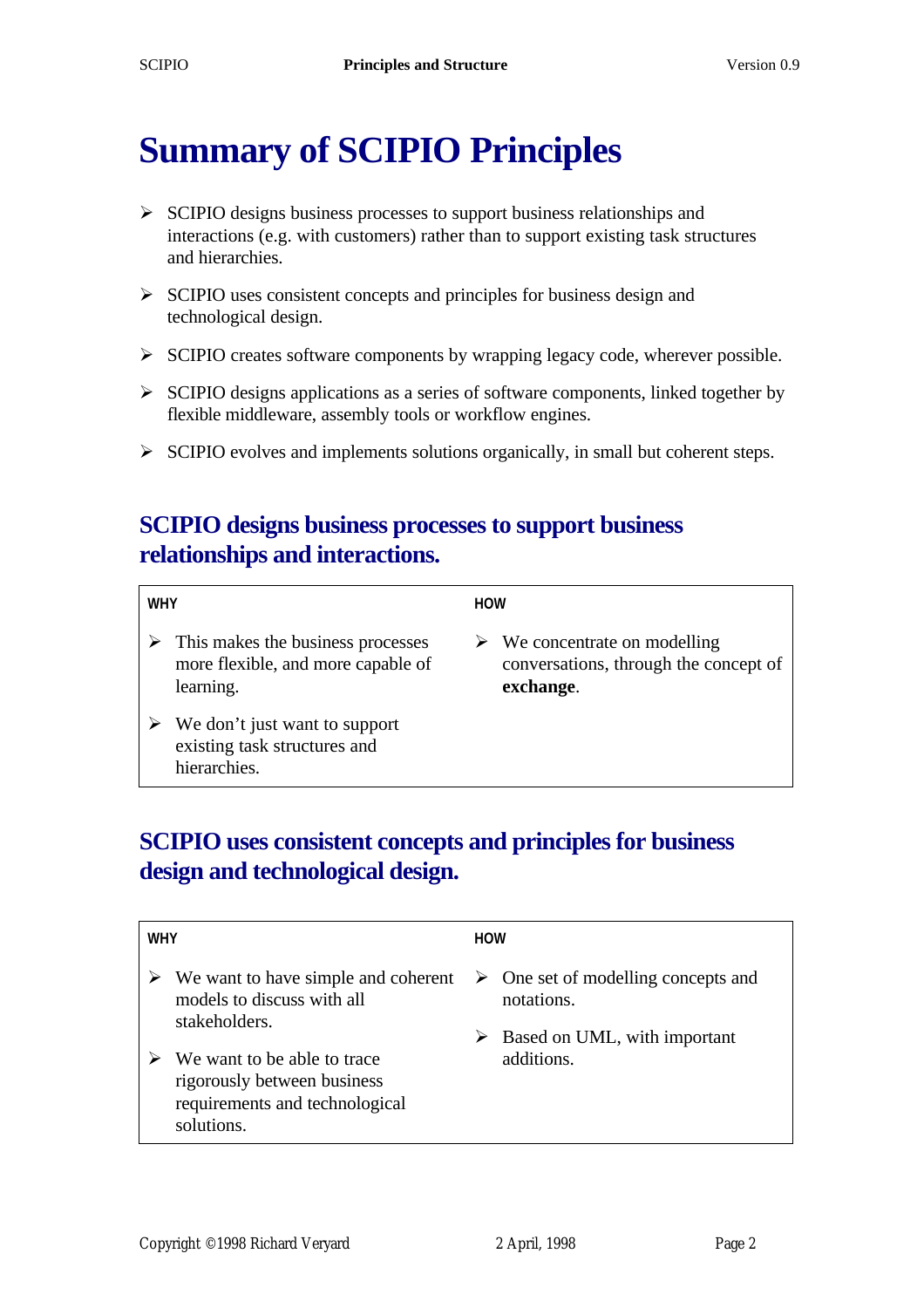#### **SCIPIO designs applications as linked systems of independent software components.**

| <b>WHY</b> |                                                                                                                 | <b>HOW</b> |                                                                                                                               |
|------------|-----------------------------------------------------------------------------------------------------------------|------------|-------------------------------------------------------------------------------------------------------------------------------|
|            | $\triangleright$ This means we can rapidly<br>reconfigure a system in response to<br>changing business demands. |            | Components are obtained from the<br>most cost-effective source, and<br>operated on the most convenient<br>technical platform. |
|            |                                                                                                                 |            | $\triangleright$ Components are linked together by<br>flexible middleware, assembly tools or<br>workflow engines.             |

#### **SCIPIO creates software components by wrapping legacy code, wherever possible.**

| <b>WHY</b> |                                                                                                                  | <b>HOW</b> |                                                                                               |
|------------|------------------------------------------------------------------------------------------------------------------|------------|-----------------------------------------------------------------------------------------------|
| ➤          | This means we can greatly reduce the<br>cost and risk of new applications.<br>This means we can address the Year |            | $\triangleright$ We define the vocabulary and<br>behaviour of each identifiable<br>subsystem. |
|            | 2000 and EMU problems with<br>component-based development.                                                       |            | $\triangleright$ We freeze interfaces we don't want to<br>reengineer.                         |
|            |                                                                                                                  |            | $\triangleright$ We reengineer interfaces we don't<br>want to freeze.                         |
|            |                                                                                                                  |            | $\triangleright$ We build bridges between old<br>subsystems and new components.               |

#### **SCIPIO evolves and implements solutions organically, in small but coherent steps.**

| <b>WHY</b> |                                                                                | <b>HOW</b> |                                                                                                                                  |
|------------|--------------------------------------------------------------------------------|------------|----------------------------------------------------------------------------------------------------------------------------------|
|            | We want to get a set of 'quick wins'<br>for the business.                      | ➤          | Define interfaces at business level and<br>at application level.                                                                 |
|            | We want to deliver software<br>applications before the requirements<br>change. |            | $\triangleright$ Create local processes that connect<br>into wider process.                                                      |
|            | We want to focus organizational<br>change on one group of users at a<br>time.  | ➤          | Manage application development as a<br>series of small (RAD-like) projects<br>within a larger coherent development<br>programme. |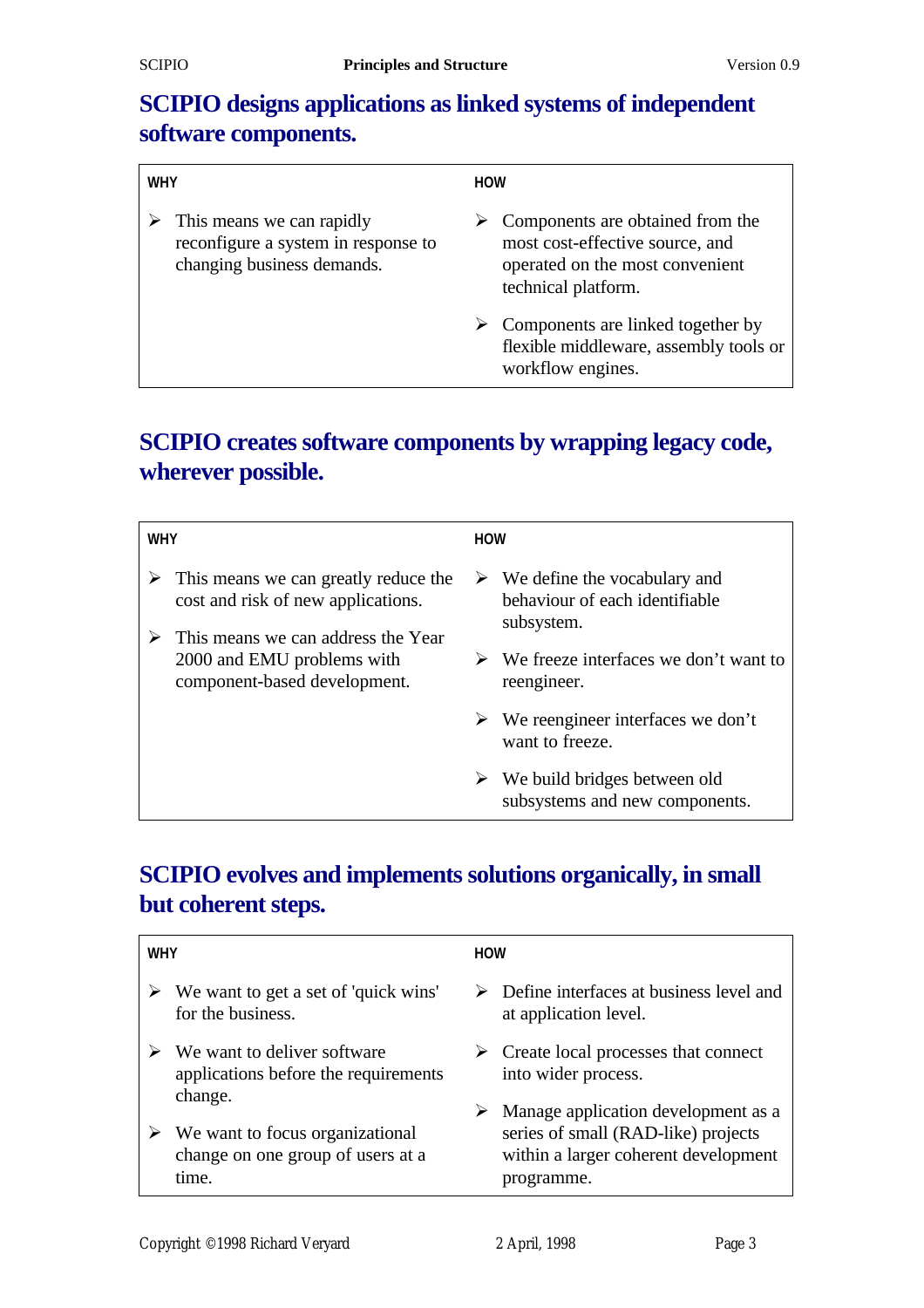## **Purpose: SCIPIO aims to improve the relationship between business and IT.**

SCIPIO aims to achieve the following improvements in the relationship between business and IT. This represents the purpose or motivation of SCIPIO.

- $\triangleright$  Value-for-money for business from IT.
- $\triangleright$  Business process improvement through IT.
- $\triangleright$  IT stimulating business advantage.
- $\triangleright$  Investment protection for IT assets.
- $\triangleright$  IT enhances business capability and flexibility.
- $\triangleright$  Reduce the business risk of IT — and the IT risk of business.

#### **SCIPIO aims to ensure value-for-money for business (from IT).**

| <b>SOME PERSPECTIVES</b>                               | <b>SOME RISKS</b>                                                                           |
|--------------------------------------------------------|---------------------------------------------------------------------------------------------|
| <b>CEO</b> Are we spending enough on IT?               | $\triangleright$ IT systems not aligned to business<br>needs.                               |
| <b>Finance</b> Are we spending too much on             |                                                                                             |
| IT?                                                    | IT systems cost too much to build,<br>➤<br>operate and maintain.                            |
| <b>IT</b> Are we contributing as much as               |                                                                                             |
| possible to the business?                              | $\triangleright$ IT personnel unable to communicate<br>effectively with business personnel. |
| <b>Supplier</b> How can we cost-justify our            |                                                                                             |
| products and services in terms of business<br>henefit? | $\triangleright$ Business opportunities not discussed<br>with IT until too late.            |

SCIPIO aims to enhance the contribution of IT to the business.

 $\triangleright$  To ensure value-for-money.

- $\triangleright$  To ensure that the level of expenditure is appropriate and in proportion
	- ß to the size and complexity of the business
	- $\blacksquare$  to the potential benefits to the business.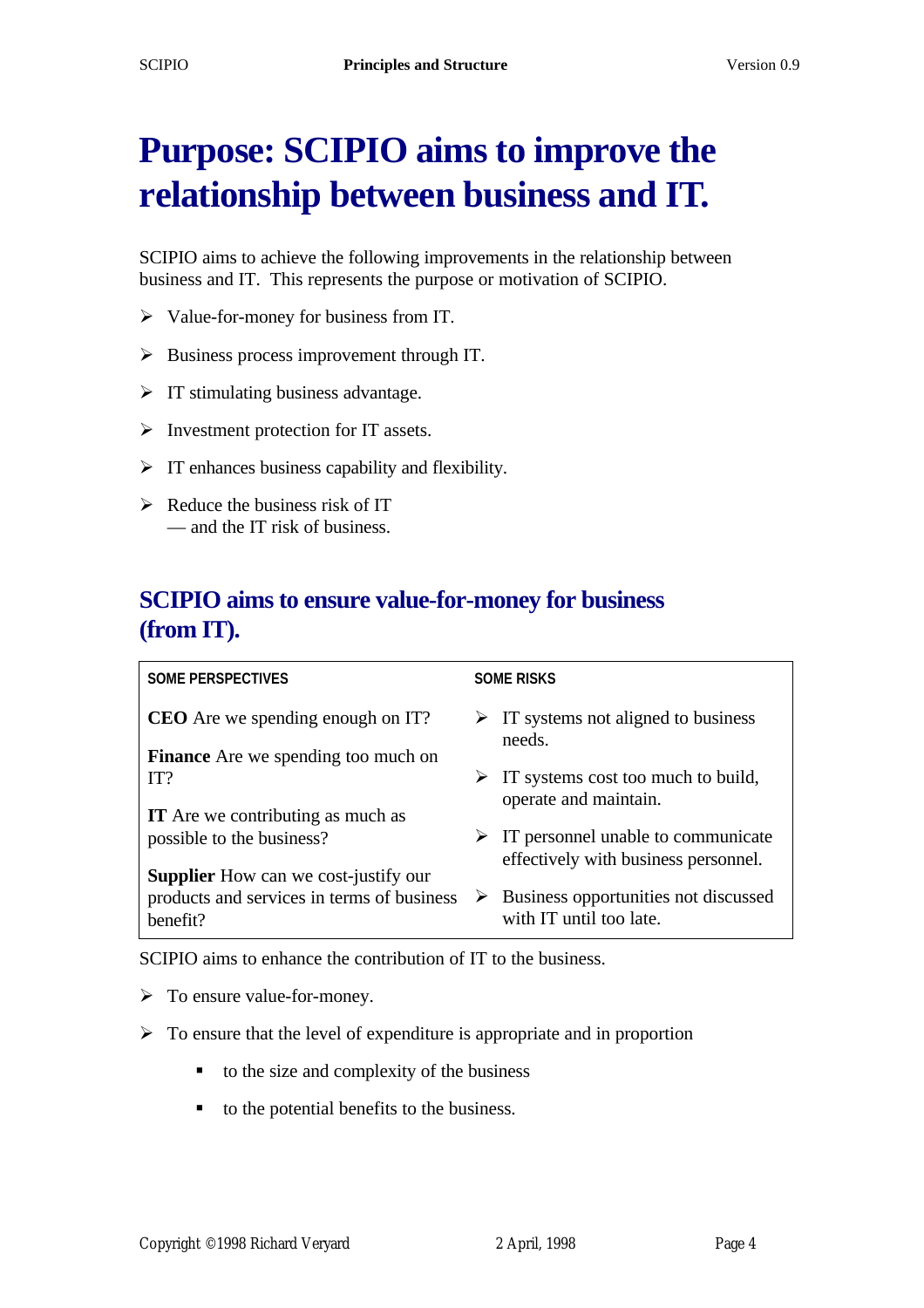#### **SCIPIO aims to get business process improvement (with the aid of IT).**

| <b>SOME RISKS</b>                                                            |  |
|------------------------------------------------------------------------------|--|
| Loss of business focus for IT.                                               |  |
| BPR solutions too simplistic.                                                |  |
| Business improvements delayed while<br>IT systems are developed.             |  |
| IT designs reduce opportunities for<br>business process improvement.         |  |
| Simple IT requirements escalated into<br>п<br>major redevelopment programme. |  |
|                                                                              |  |

#### **SCIPIO aims to help IT stimulate business advantage.**

**SOME PERSPECTIVES**

**SOME RISKS**

**CEO** Does IT offer us something new and exciting?

**Supplier** You should be the first company in your market to have this amazing new capability.

- ß Technical innovation for its own sake.
- $\blacksquare$  Escalating costs of leading edge ("bleeding edge").

#### **SCIPIO aims to protect the business investment in IT assets.**

#### **SOME PERSPECTIVES**

**Finance** We've sunk millions into these systems, and they've only been running two years or so. Was that investment wasted?

**IT** How can I cost-justify new IT systems, if the business isn't getting a demonstrable ROI?

**Supplier** How can I persuade them to buy more of my products and services?

#### **SOME RISKS**

- $\blacksquare$  Creation of inflexible new systems with built-in obsolescence.
- Inability to extract and reuse value embedded in existing systems.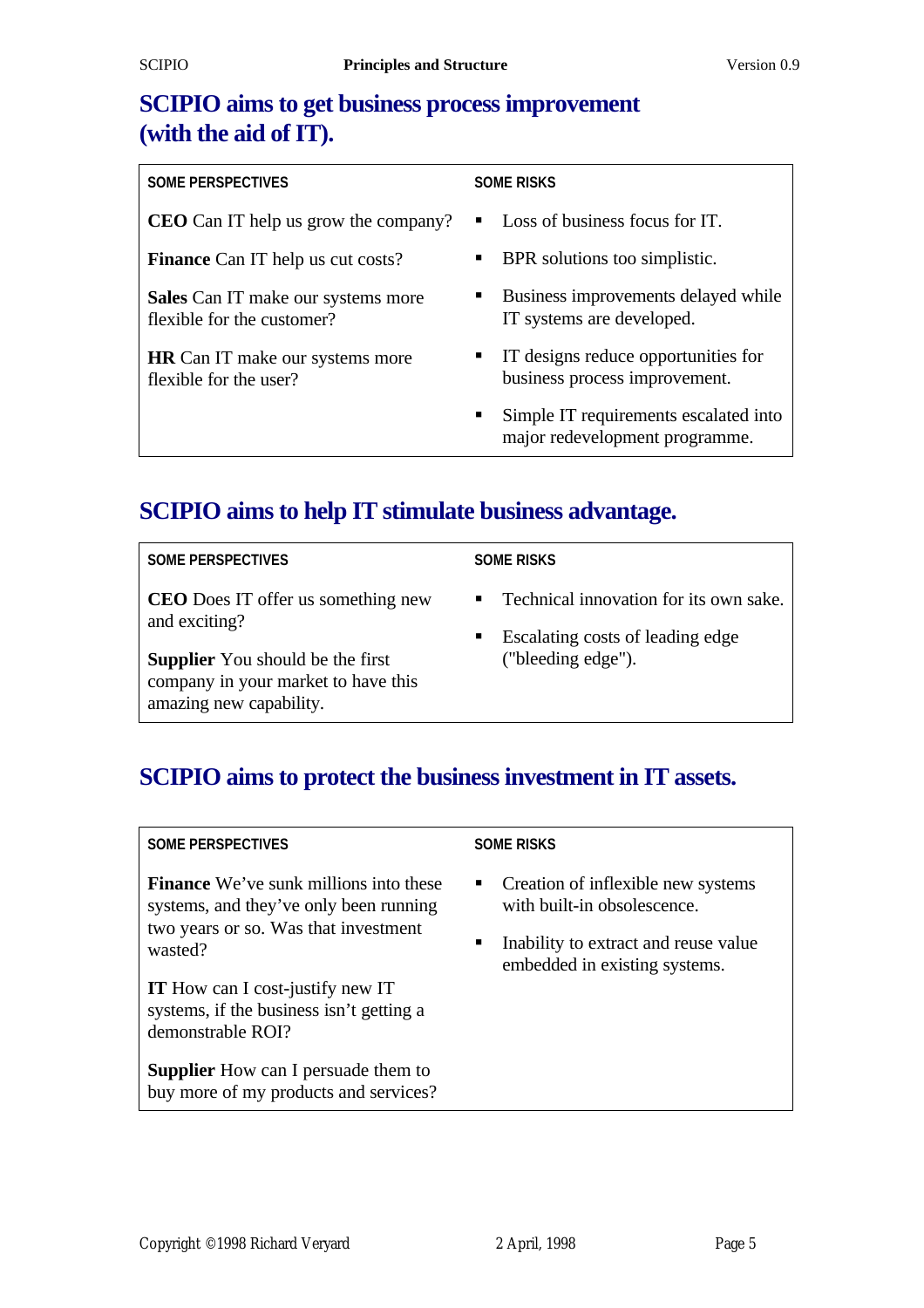#### **SCIPIO aims to enhance business capability and flexibility.**

#### **SOME PERSPECTIVES**

**CEO** Does IT stop us changing the company?

**Finance** Do changes in the company incur high IT costs?

**Sales** Does IT prevent us doing what our customers want?

**HR** Does IT enhance or reduce the quality of life for our people?

#### **SOME RISKS**

- $\blacksquare$  Business initiatives blocked or delayed because of IT constraints.
- $\blacksquare$  Business initiative incurs high cost for IT system alteration.
- Business unduly influenced by past IT decisions.
- $\blacksquare$  Business thinking restricted by existing patterns of data.

#### **SCIPIO aims to reduce the business risk of IT — and the IT risk of business.**

This section presents the risks identified in previous section. Thus there is an accumulation of risk. One of the aims of SCIPIO is to manage this risk.

| ➤                     | Business initiatives blocked or<br>delayed because of IT constraints.      | ➤                     | Business initiative incurs high cost for<br>IT system alteration.       |
|-----------------------|----------------------------------------------------------------------------|-----------------------|-------------------------------------------------------------------------|
| ➤                     | Business unduly influenced by past IT<br>decisions.                        | ➤                     | Business thinking restricted by<br>existing patterns of data.           |
| ➤                     | BPR solutions too simplistic.                                              | ≻                     | Business improvements delayed while<br>IT systems are developed.        |
| ➤                     | Creation of inflexible new systems<br>with built-in obsolescence.          | ⋗                     | Technical innovation for its own<br>sake.                               |
| ≻                     | IT systems not aligned to business<br>needs.                               | ➤                     | IT systems cost too much to build,<br>operate and maintain.             |
| $\blacktriangleright$ | IT personnel unable to communicate<br>effectively with business personnel. | $\blacktriangleright$ | Business opportunities not discussed<br>with IT until too late.         |
| ➤                     | Inability to extract and reuse value<br>embedded in existing systems.      | ➤                     | Loss of business focus for IT.                                          |
| ➤                     | IT designs reduce opportunities for<br>business process improvement.       | ➤                     | Simple IT requirements escalated into<br>major redevelopment programme. |
| ➤                     | Escalating costs of leading edge.                                          | ≻                     |                                                                         |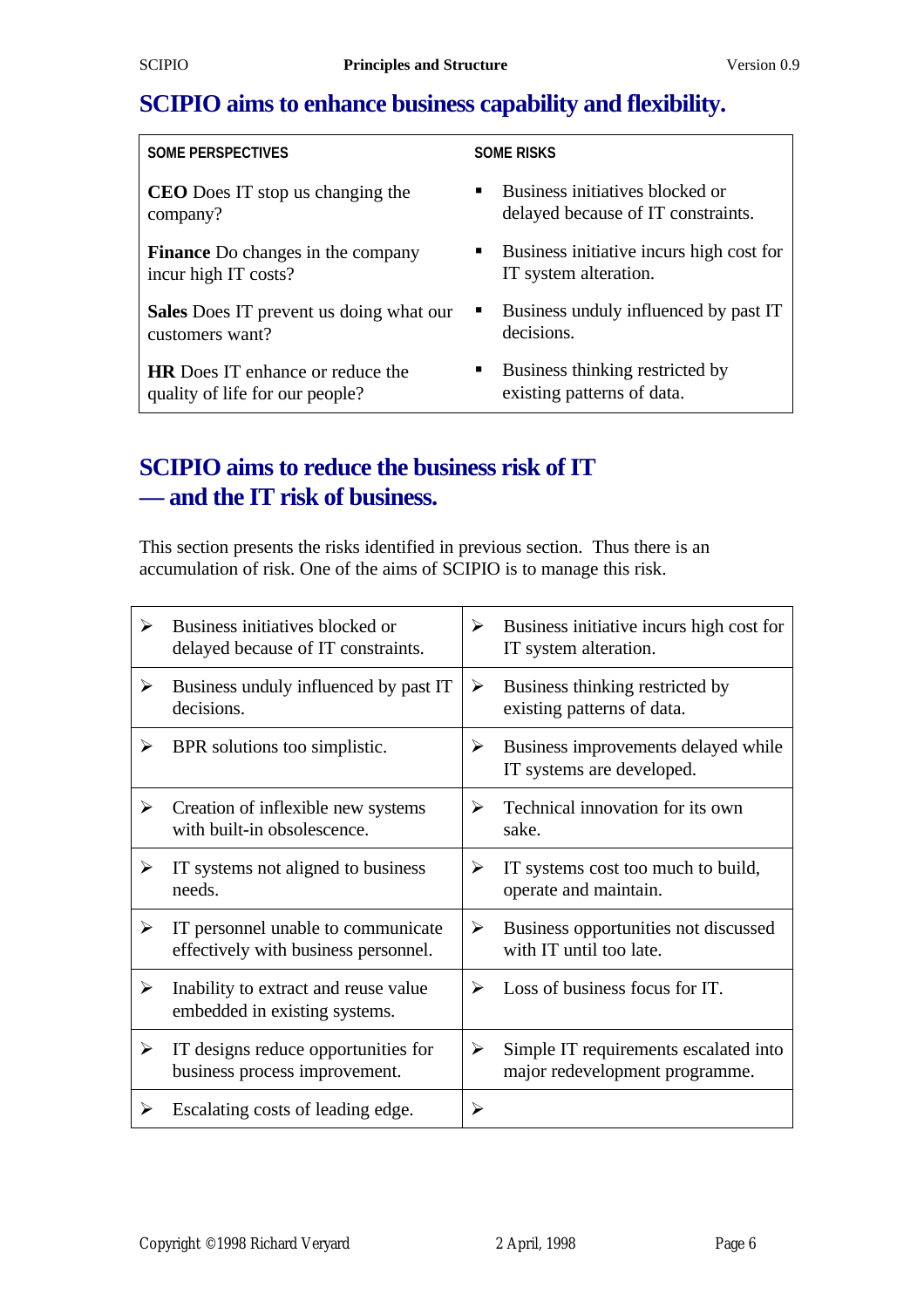# **Insights**

Our assumptions are challenged by the new agenda of business and technology. New technologies (especially CBD and ODP) allow some of the old dilemmas and difficulties to be overcome - but create new dilemmas and difficulties in their place.

#### **We need to move beyond traditional development approaches.**

#### **Beyond greenfield development**

For most IT developments today, the greenfield development approach is no longer acceptable. Technology provides several new mechanisms for reusing portions of legacy systems.

#### **Beyond waterfall development**

Although we are often told that the waterfall approach is obsolete, large numbers of IT organizations still rely on this approach. For one thing, it appears to provide a level of manageability - especially on large or distributed projects - that is missing from some of the rival approaches. Where some of the phases of development are outsourced, the waterfall approach appears to offer the most reliable way of negotiating and managing software procurement.

However, there are serious and well-documented problems with the waterfall approach. Rival approaches appear to offer answers to these problems, but bring problems of their own.

We therefore need to find a way of combining the known advantages of the waterfall approach with the known advantages of a prototyping or evolutionary approach.

#### **We need to hide complexity**

For example, consider the activity of locating and evaluating externally-sourced components. Early in a project, the project manager may ask a member of the project team to conduct a preliminary survey in a given functional area, to confirm that components are available. The person may report back that there are at least six candidate components, ranging in price from zero dollars (shareware) to 200 dollars. Much later in the project, the project manager asks the same person to review the candidates and recommend one. This can be regarded as a continuation of the first activity.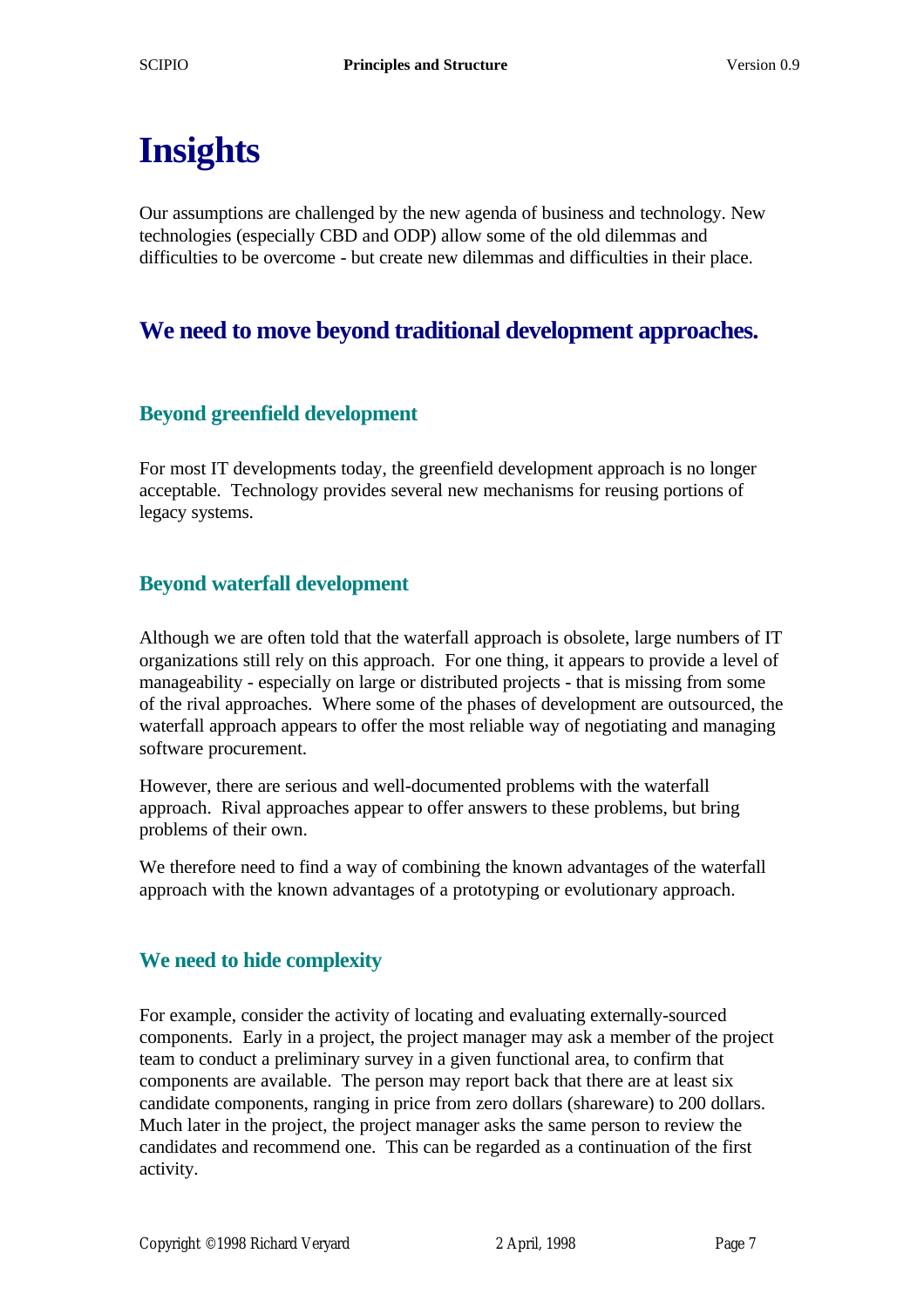#### **Principles and Structure** Version 0.9

It makes sense to carry out the initial search as soon as possible, so that the project manager knows which parts of the requirement are likely to be satisfied by bought-in components and which parts will need to be developed in-house. But it makes sense to carry out the actual selection as late as possible, because new components are being published all the time.

In traditional waterfall approaches, the component selection short-list would become part of the common project knowledge base. As the project progresses, it accumulates large quantities of information of this kind. A small trickle of information at the start of a project becomes a huge flood towards the end.

By encapsulating such information as the component selection short-list within a particular project activity, this gets away from this information flood.

Not only the information but also the specific techniques may be hidden within a project activity. The project manager may not always need to know how the person conducts the search, nor what specific search and selection criteria are used, and may merely need to set some broad constraints on the activity.

#### **Requirements change**

In a traditional waterfall approach:

- $\triangleright$  the analysis is supposed to be complete before the design can start;
- $\triangleright$  the design is supposed to be complete before construction and unit testing can start;
- $\triangleright$  construction is supposed to be complete before system testing and acceptance testing can be carried out;
- $\geq$  and all testing should be complete, with resolution of all issues, before the system can be implemented.

Even when radical business process reengineering is undertaken, it will usually be impractical to stop all other initiatives until the business modelling is complete.

SCIPIO recognizes the practical inevitability of requirements change. Business and technology changes are monitored throughout a project. Relevant changes are filtered, analysed and fed into the project in a controlled way. This is carried out in parallel with planned development activities.

#### **We need to balance a general approach with specialist skills.**

#### **A notation is not a technique. A technique is not a skill.**

Although we often use the same notations for solving business problems and for solving technical problems, this does not mean that we equate business problems with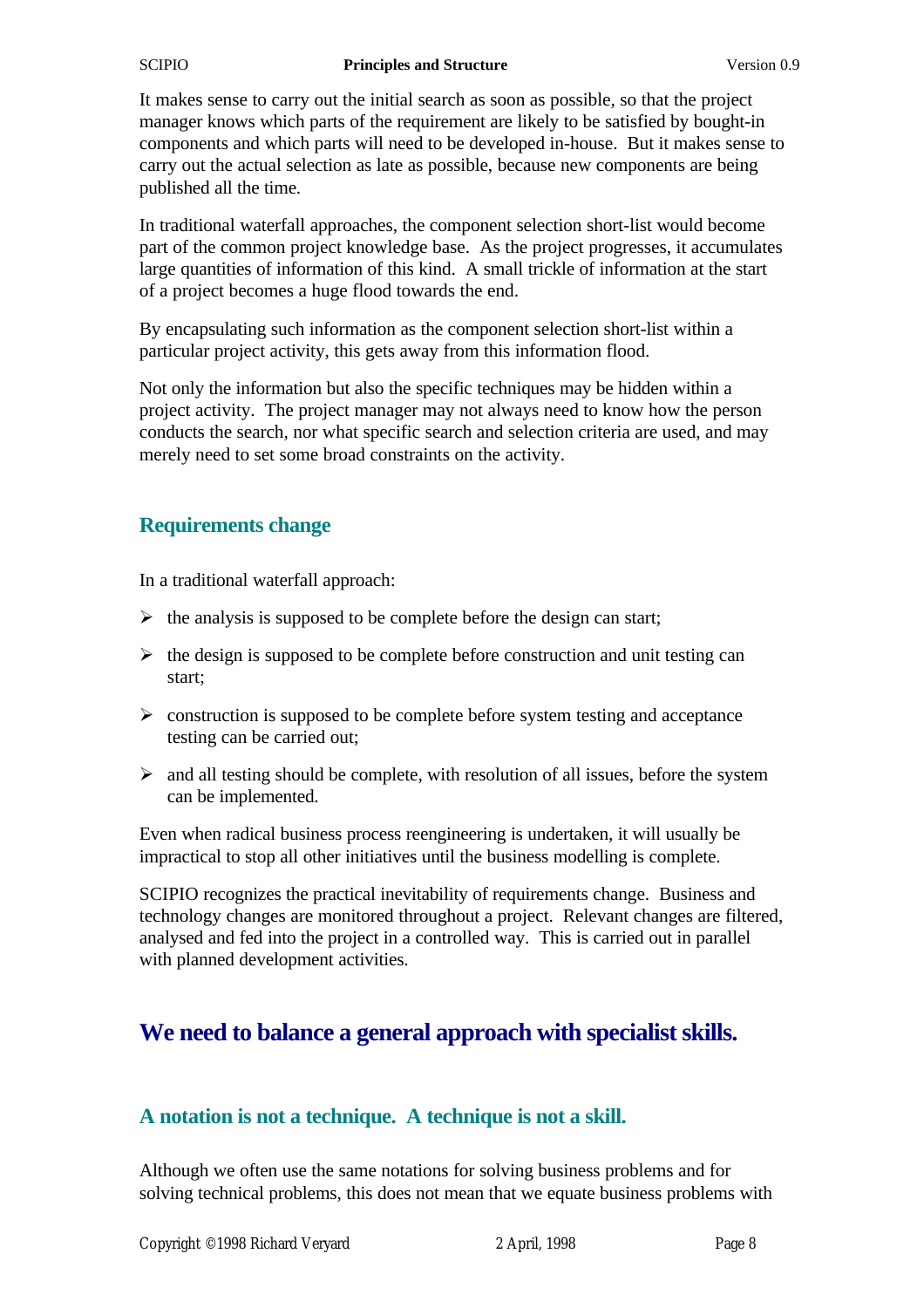technical problems. Different techniques are required, and although there are some general patterns that apply across different areas, there are many patterns that are specific to one area. Skills and experience in one area do not automatically confer abilities in another area.

#### **We cannot all be experts in everything.**

As technology grows more complex and sophisticated, and is applied to an increasing breadth of business and administrative opportunities, the number of specialist areas continues to increase. Even on a small project, it is unlikely that one person will command all the knowledge and skills required.

Furthermore, no one person can reasonably assimilate the sheer quantity of information produced during a typical project.

If we apply component-based thinking to the development method itself, we can localize (or "encapsulate") specialist considerations.

In previous methods, this would typically be done with such specialist concerns as database design. Within a software development project, only a few people needed to be familiar with the internal design of a particular database platform; the rest of the project would use logical data models. (In effect, the logical data model served as the interface between the database designer and the rest of the project.)

#### **We need to balance object-orientation with process-orientation.**

#### **It is often useful to consider processes as objects.**

This is a central premise of the "object-oriented" movement. It is sometimes called "reification".

#### **It is often useful to consider objects as processes.**

Conversely, we need to look at the dynamic and managed aspects of things. Here are three examples.

**Application as Thing**

**Application as Process**

Fixed lump of software code.



Dynamically reconfigurable set of information and communication services.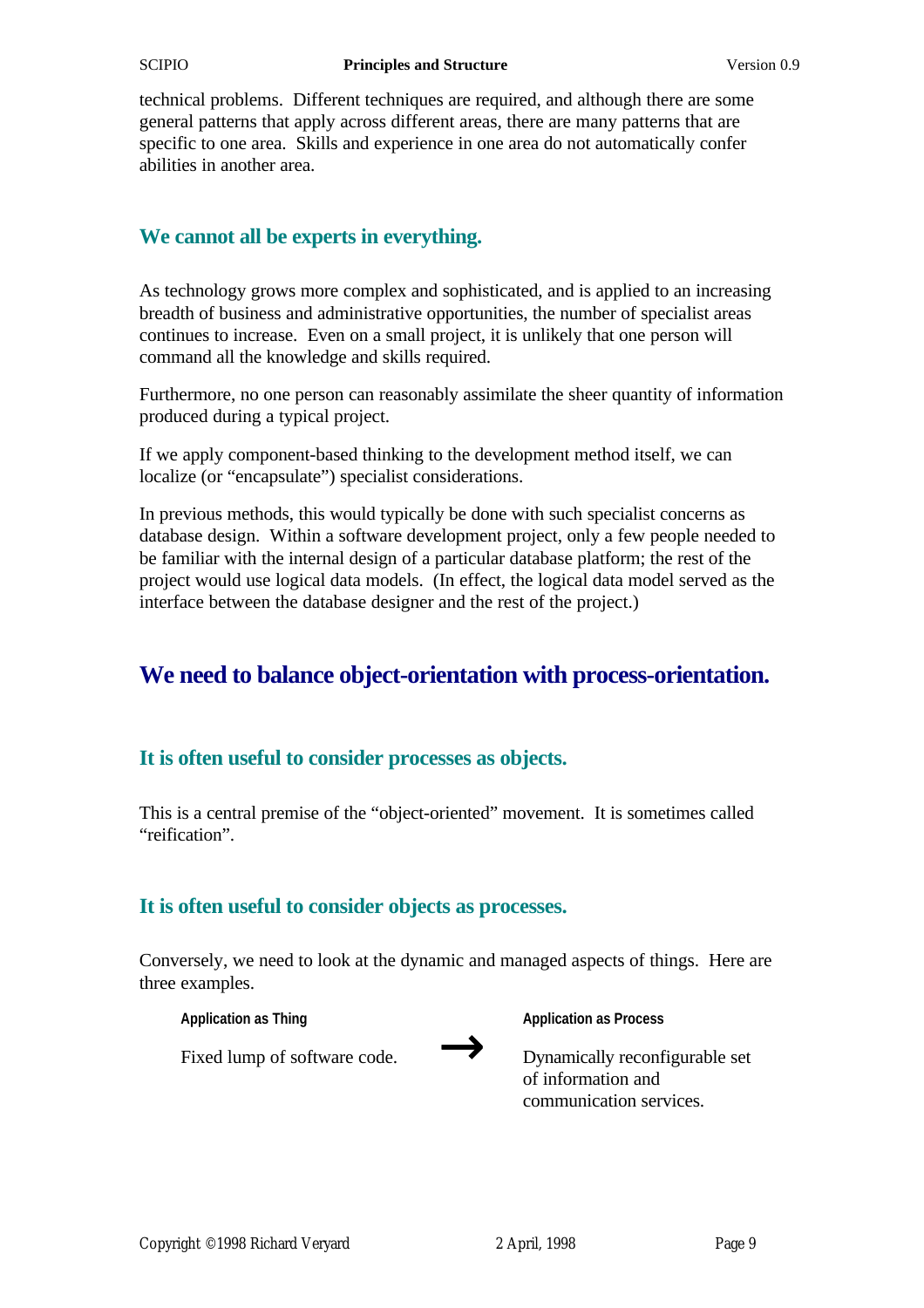

#### **Open Distributed Component-Based Systems do not conform to traditional assumptions.**

#### **Beyond two-valued logic**

In a closed non-distributed system, all enquiries have a definite answer. For example, either the customer record is found, or it is not found.

The behaviour of a component of such a system can therefore be specified using simple two-valued logic. If condition is TRUE then action or outcome is X; if condition is FALSE then action or outcome is Y.

In a distributed system, an enquiry may not have a definite answer. One simple reason for this may be that a remote server containing customer data is currently unavailable.

To specify the behaviour of a component of a distributed system, we may need to use three-valued logic. If condition is TRUE then action or outcome is  $X$ ; if condition is FALSE then action or outcome is Y; and if condition is UNKNOWN then action or outcome is Z.

(A logically equivalent alternative to using three-valued logic explicitly is to define lots of exception conditions. But this tends to make the specifications more complicated.)

In an open distributed system, there are many other reasons why the results of an enquiry may be indeterminate. For example, an Internet search using the same search engine with the same parameters may not yield the same results twice.

#### **Beyond traditional testing**

Besides making the specification of components more complex, the indeterminacy referred to in the previous section makes it much harder to test and debug systems and components, as it often proves impossible to replicate anomalous results.

Furthermore, ODP challenges the traditional double negative of testing: if a component fails to fail a test, then it must satisfy requirements.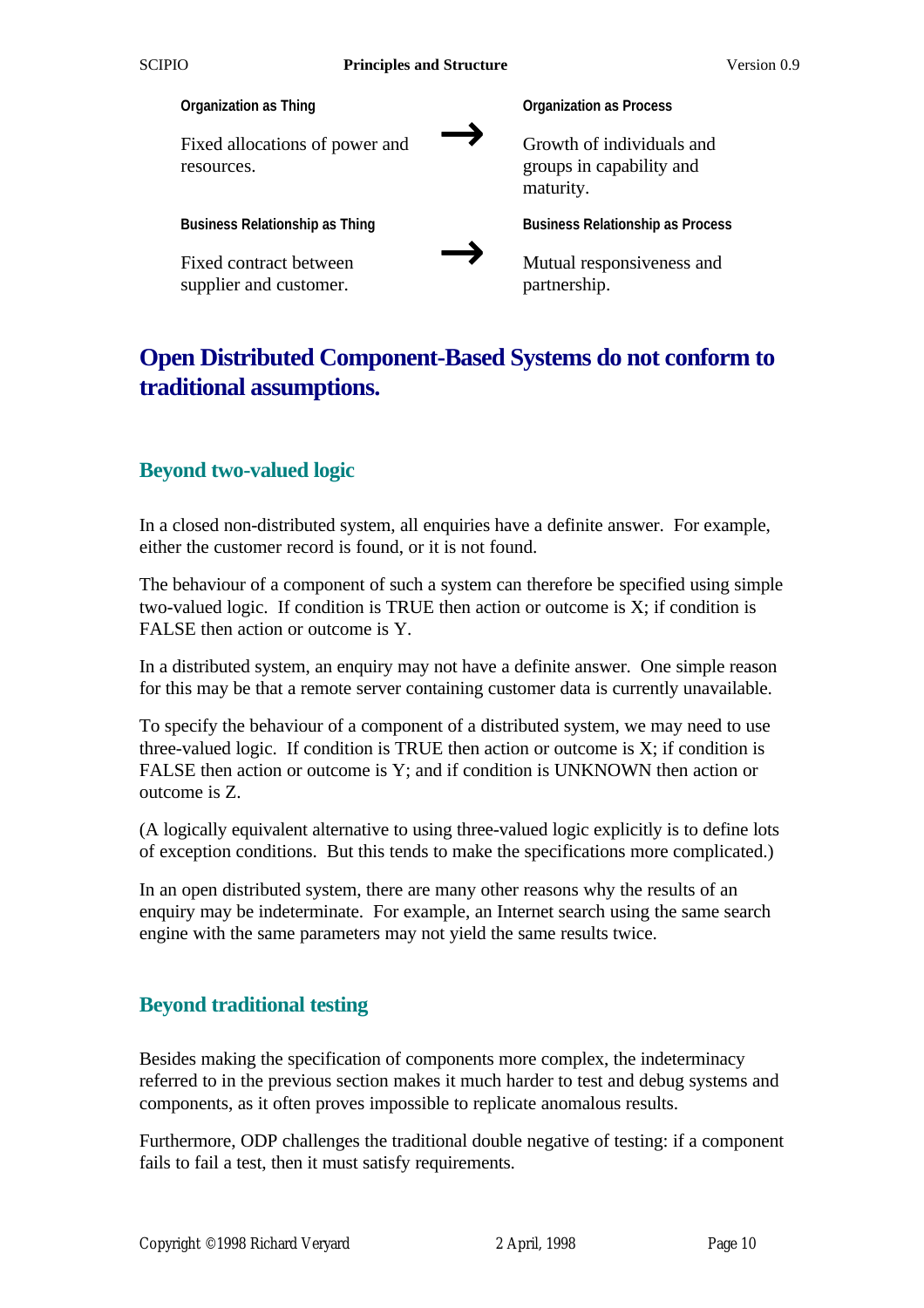### **Architecture**

#### **SCIPIO separates different viewpoints of a system or solution.**

#### **We can separate the application from the business and technology layers.**



#### **We can define five separate viewpoints.**

Going further than the three layers identified in the previous section, the ODP Reference Model (ISO 10746) defines five separate viewpoints on an open distributed system. We generalize this as follows:

| Enterprise         | <i>Process as</i> | Set of responsibilities for maintaining invariants and          |
|--------------------|-------------------|-----------------------------------------------------------------|
| (WHY)              | Collaboration     | achieving goals.                                                |
| <b>Transaction</b> | <i>Process as</i> | Set of <b>authorities</b> to participate in defined             |
| (WHEN)             | Exchanges         | transactions.                                                   |
| <b>Behaviour</b>   | <i>Process as</i> | Set of <b>operations</b> with defined pre- and post-            |
| (WHAT)             | Activities        | conditions.                                                     |
| Design             | <i>Process as</i> | Set of published <b>interfaces</b> , each offering a cluster of |
| (HOW)              | <i>Services</i>   | operations.                                                     |
| Physical           | <i>Process as</i> | Set of <b>platforms</b> , each supporting an assembly of        |
| (WHERE)            | Processors        | components.                                                     |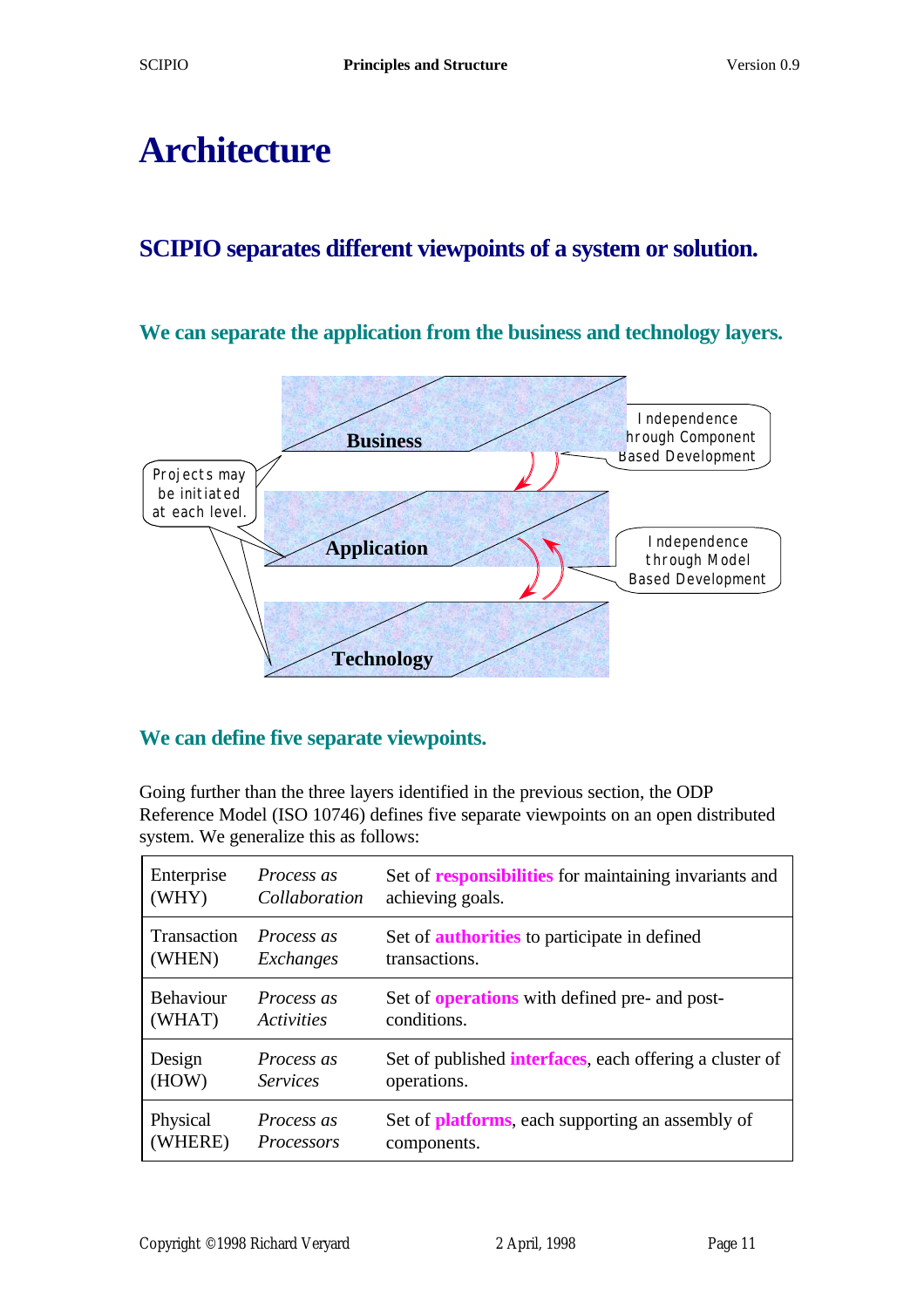#### **SCIPIO separates different aspects of the work.**



#### **Separation of project activities**

We define project activities as modules so that the complexity of information and techniques can be encapsulated within a module.

Project activities have the following characteristics:

- A type of work within one or many projects.
- May be the responsibility of an individual or subteam within the project.
- May be performed as a set of tasks, as scheduled by the project manager.
- May deliver a series of products and services to the project as a whole, or to other project activities.
- May possess information and techniques that are hidden from other project activities.
- May be supported by independently deliverable skills and tools.

Project activities are designed for asynchronous parallel operation. This allows for the work to be distributed among several teams with different capabilities and/or interests, even at different locations.

#### **Separation of workflow from processing, to enhance flexibility and control**

An activity has what we might call an internal logic and an external logic. The internal logic of the activity specifies how it gets from a prior state or precondition to a posterior state or postcondition. The external logic specifies how the precondition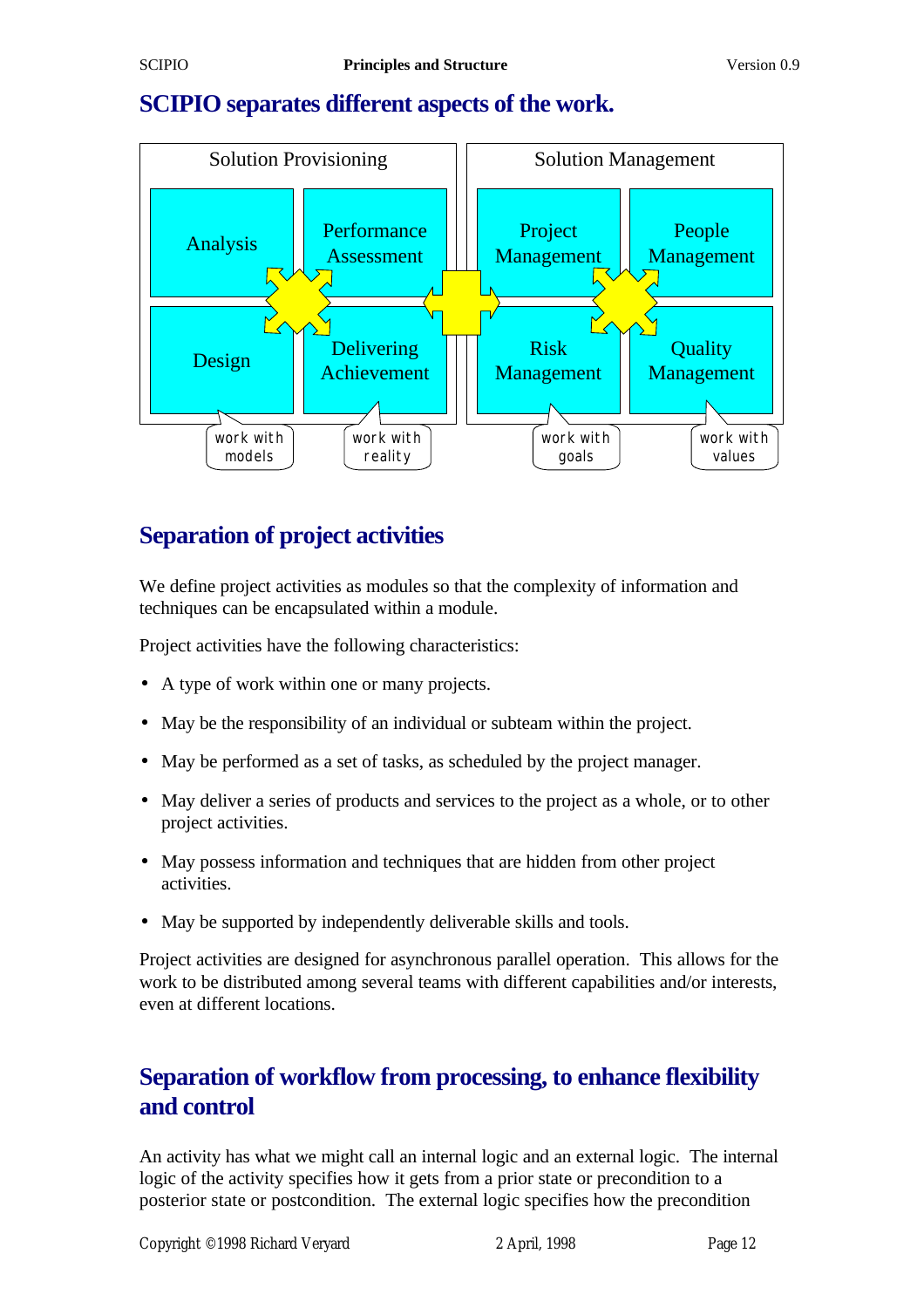results from one or more prior activities, and how the postcondition enables one or more posterior activities.

A component may be used anywhere that its preconditions are satisfied. This means it doesn't need to know what the prior or posterior activities are, nor where they are located. Such components may be strung together, using separate workflow management software or middleware, to produce highly flexible and rapidly reconfigurable applications.

Thus while the internal logic is coded into the component, the external logic is coded into a separate piece of software, which serves as the workflow engine. It is this separation that results in enhanced flexibility.

Meanwhile, the workflow engine may monitor the progress of individual work packages as well as measure the throughput and performance of individual people or processors. If a work package gets held up somewhere, the workflow engine can make this visible. It is this monitoring function that results in enhanced control of the business process.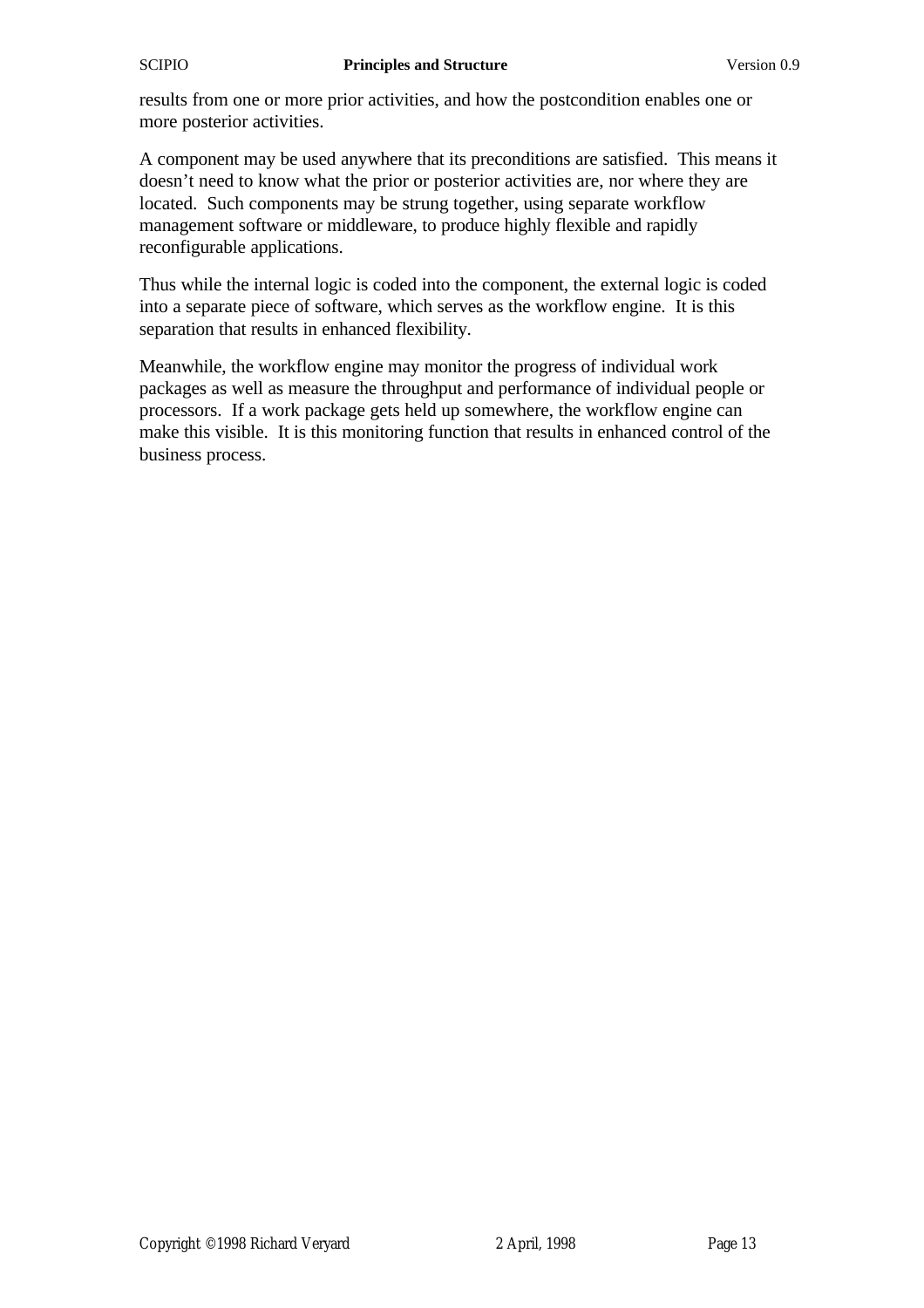### **Task Structure**

#### **Analysis and design of a business process improvement**

SCIPIO combines top-down and bottom-up analysis - we call this "middle-out".



In rough terms, the steps are as follows.

- 1 Individual activities are understood through a process of investigation and communication with those who undertake the activity.
- 2 When sufficient information is available the individual activities are synthesized into a holistic and technology independent view of the business process.
- 3 Changes to the process are designed bearing in mind available technology and assumed possibilities for reuse. The new process design is recorded in a technology free manner.
- 4 The process is mapped to the underlying components by a process of decomposition into sub-processes, tasks, manual procedures and software components.
- 5 As the refinement of the new process proceeds validation is sought for assumptions about reuse of legacy systems. Candidates for reuse are selectively investigated in sufficient detail to establish what role they might play. As candidates are confirmed the design is adjusted to accommodate them. As this is going on component libraries both external and internal are also investigated.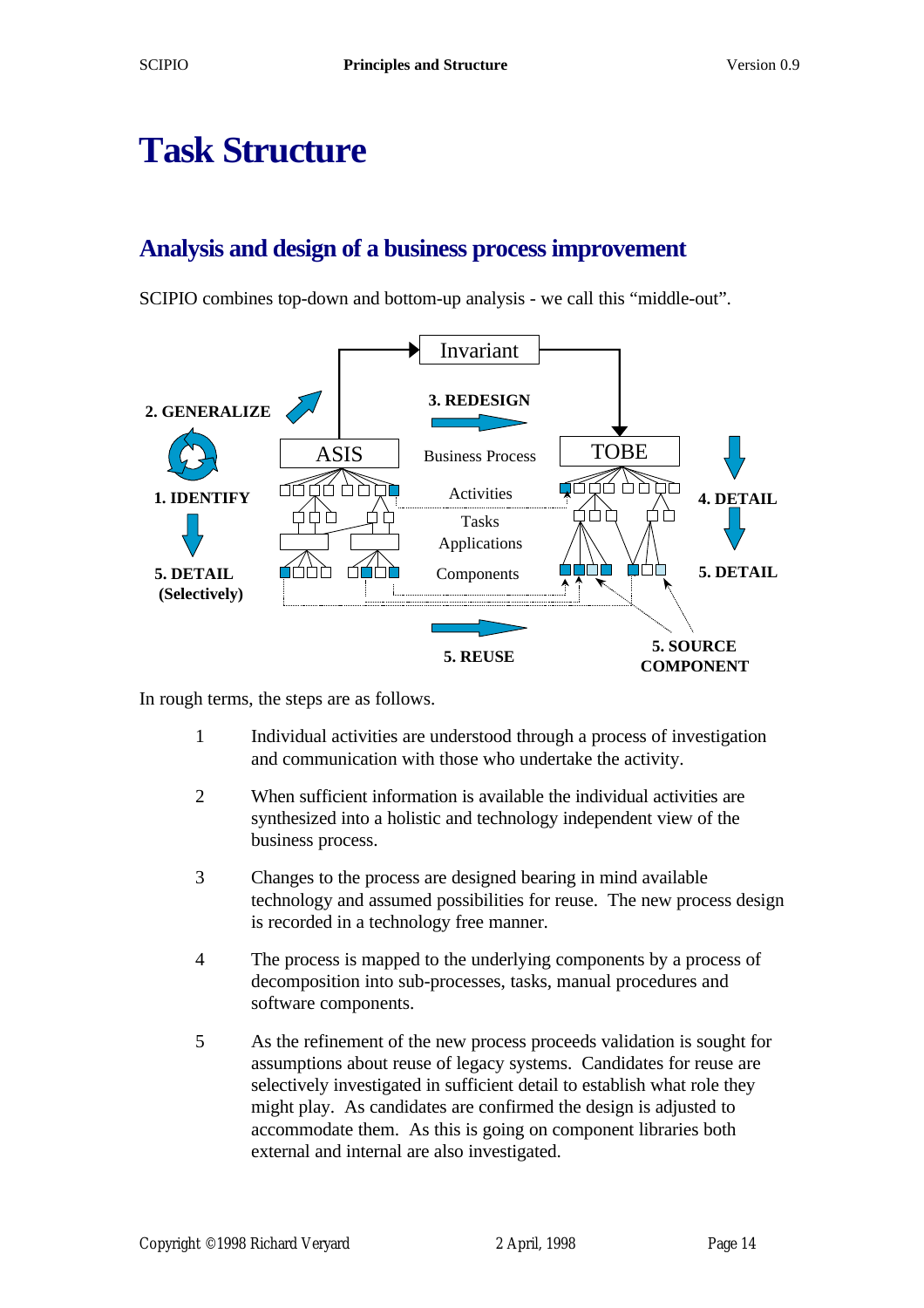The modelling and design work does not go strictly top-down, from broad structures to detailed specifications, nor strictly bottom-up, from detailed specifications to broad ('strategic') summaries, but middle-out. This means that each task or subtask may be executed at several levels in parallel.

### **SCIPIO offers a range of project scenarios.**

| <b>Business Process Simplification</b>                                                                | <b>Business Process Integration</b>                                                                                           | <b>Business Process Transformation</b>                                                         |
|-------------------------------------------------------------------------------------------------------|-------------------------------------------------------------------------------------------------------------------------------|------------------------------------------------------------------------------------------------|
| Using IT to eliminate<br>redundant steps in a business<br>process, or to reduce<br>excessive variety. | Using workflow management<br>tools and new software<br>components to link business<br>processes together more<br>effectively. | <b>Radical BPR</b>                                                                             |
| <b>Application Simplification</b>                                                                     | <b>Application Integration</b>                                                                                                | <b>Application Transformation</b>                                                              |
| Using CBD in a tightly<br>focused way to eliminate<br>specific problems in legacy<br>systems.         | Using middleware to link<br>information systems together<br>more effectively.                                                 | Building new information<br>system solutions using<br>commercially available<br>components.    |
| <b>Technological Simplification</b>                                                                   | <b>Technology Integration</b>                                                                                                 | <b>Technology Transformation</b>                                                               |
| Replacing unnecessary<br>complications or variations in<br>the technological<br>infrastructure.       | Linking heterogeneous<br>technologies together more<br>effectively.                                                           | Satisfying new technical<br>requirements, or exploiting<br>new technological<br>opportunities. |

### **Modes of project activity**

Project activities may operate in two modes: intense and background. When operating in intense mode, a project activity consumes significant resources; when operating in background mode, a project activity has low resource requirements but may benefit from access to information and administration services.

A project activity may switch between the intense mode and the background mode. For example, a project manager may request an investigation of specific business opportunities with the Internet. This is a time-boxed activity, which may be managed as a subproject, resulting in information or ideas leading to a proposal. When this is achieved, the subproject ends.

However, the thought processes continue in background mode. The people engaged in the original investigation may have further ideas, or may discover additional information. If the new ideas or information are sufficiently exciting or challenging, the people may ask management to sponsor another investigation, thus returning the same project activity to the intense mode, perhaps for another couple of weeks, before dropping back into background mode again.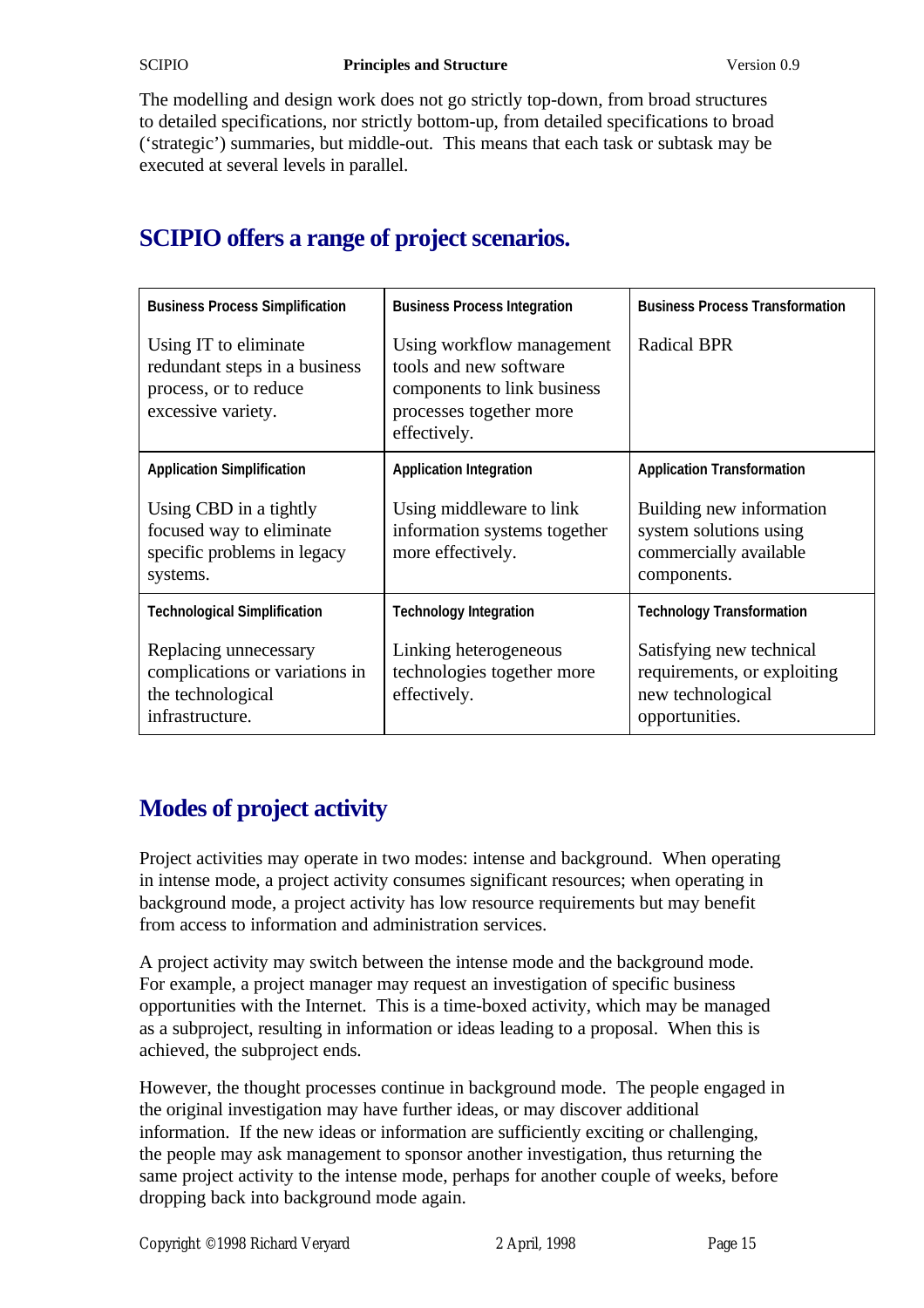#### **SCIPIO Principles and Structure** Version 0.9

Some project activities operate exclusively in background mode. These are essentially monitoring activities, requiring little or no resource, capable of detecting events and triggering other activities. They do not usually appear on project schedules, but they do appear on job descriptions, since key project staff may have the responsibility and authority to trigger other activities.

Background activities may sometimes be essential, but they are often underappreciated by management, and are performed by conscientious staff as 'skunk works'.

SCIPIO defines all project activities, including background ones. This helps ensure that skills and infrastructure are in place to support all project activities.

#### **You can use all of SCIPIO some of the time, and some of SCIPIO all of the time.**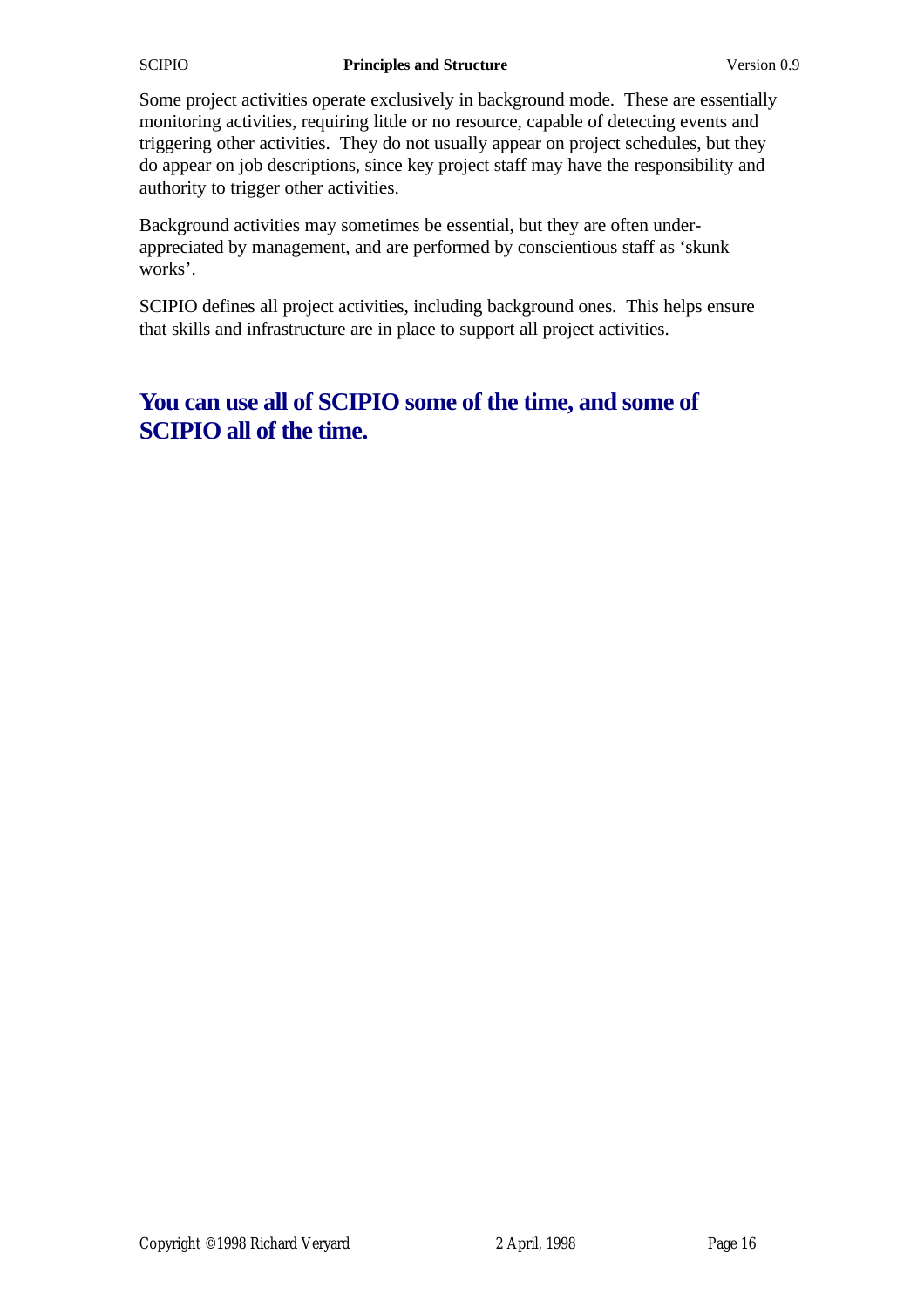### **Foundation**

#### **SCIPIO is based on industry best practice.**

| <b>Business Process</b><br>Improvement               | Case Working                                       |                                |
|------------------------------------------------------|----------------------------------------------------|--------------------------------|
|                                                      | <b>Relationship Management</b>                     | http://www.brl.com/            |
|                                                      | Process / Workflow<br>Management                   | http://www.aiai.ed.ac.uk/WfMC/ |
| <b>Business</b><br><b>Excellence</b>                 | <b>EFOM</b>                                        |                                |
|                                                      | <b>Baldrige</b>                                    |                                |
| Component-<br><b>Based</b><br><b>Development</b>     | <b>CBD</b> Forum                                   | http:/www.butlerforums.com/    |
| <b>Object Modelling</b>                              | Unified Modelling Language<br>(UML)                | http://www.rational.com/       |
| <b>Open Distributed</b><br><b>Processing</b>         | ISO 10746                                          | http://www.iso.ch:8000/RM-ODP/ |
| Rapid<br><b>Development and</b><br><b>Deployment</b> | <b>Dynamic System Development</b><br>Method (DSDM) | http://www.dsdm.org/           |

#### **SCIPIO adheres to DSDM project management principles.**

| $\triangleright$ Active user involvement in rapid                                                                    | $\triangleright$ All changes during development are   |
|----------------------------------------------------------------------------------------------------------------------|-------------------------------------------------------|
| application development is imperative.                                                                               | reversible.                                           |
| $\triangleright$ DSDM teams must be empowered to                                                                     | $\triangleright$ Requirements are baselined at a high |
| make decisions.                                                                                                      | level.                                                |
| $\triangleright$ The focus is on frequent delivery of                                                                | $\triangleright$ Testing is integrated throughout the |
| products.                                                                                                            | lifecycle.                                            |
| $\triangleright$ Fitness for business purpose is the                                                                 | $\triangleright$ A collaborative and co-operative     |
| essential criterion for acceptance of                                                                                | approach between all stakeholders is                  |
| deliverables.                                                                                                        | essential.                                            |
| $\triangleright$ Iterative and incremental delivery is<br>necessary to converge on an accurate<br>business solution. |                                                       |